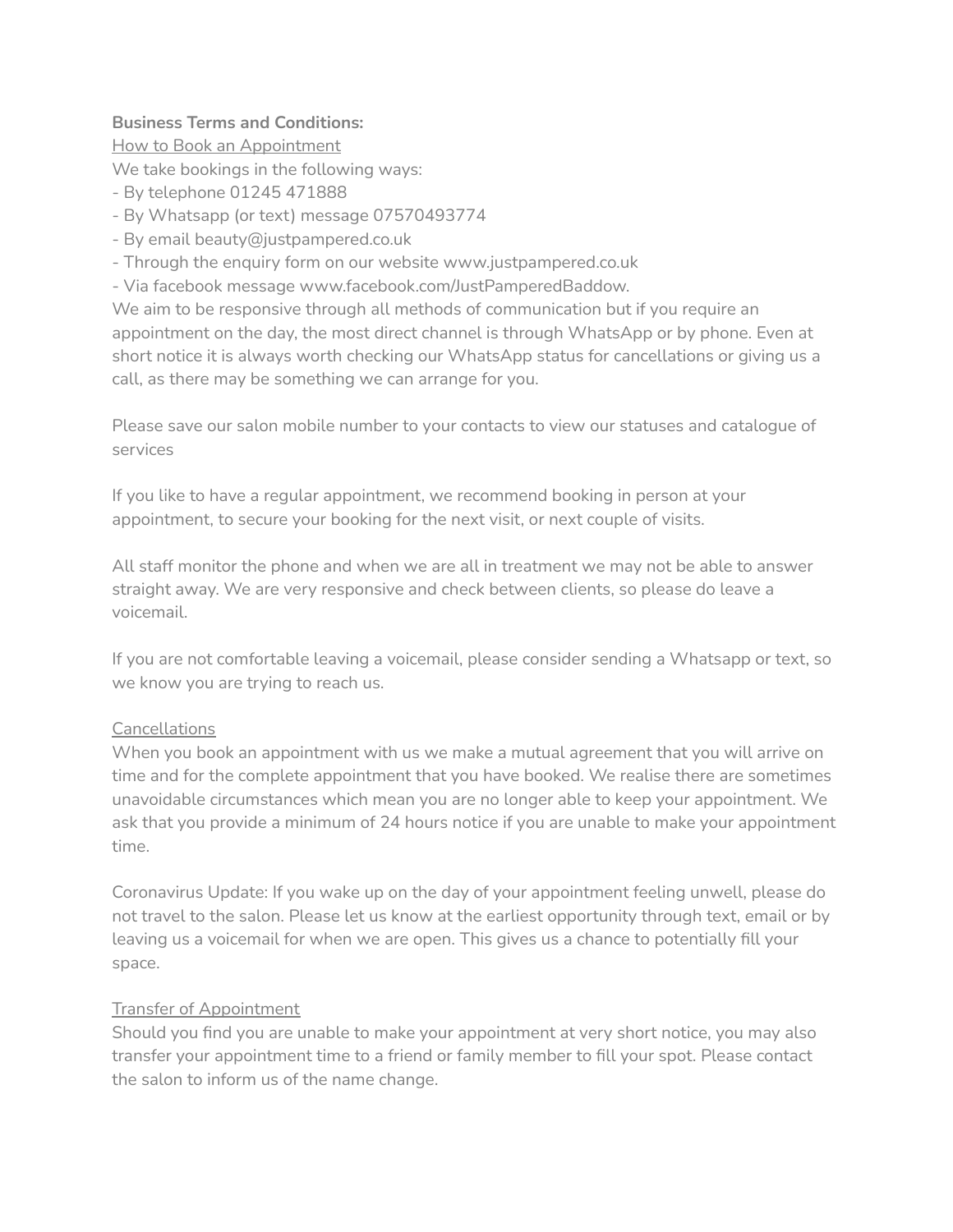### No Shows

We have never introduced a year-round cancellation fee and do not wish to start now. However, no shows are the biggest drain on our resources and would be the sole reason for introducing fees in the future. Clients who have previously missed or given less than 24 hours notice for cancellation on two or more appointments will be required to pay a 50% non transferable booking fee to secure their next appointment. If this is missed, the fee will be forfeited and no future bookings will be made without securing a new booking fee. We would hate for this to happen to any of our clients but we also hate turning other people away for an appointment when, had we known, we could have booked them in all along.

### Late Arrival

Please arrive promptly for your appointment. If it is your first visit, please arrive 5 minutes prior to your appointment time to give enough time to complete a form. If you arrive late for your appointment time, your treatment will be assessed and reduced accordingly to ensure we finish on time for the next guest. You will be charged at the full rate.

#### Booking Fees

We reserve the right to charge a 25% booking fee on bookings over two hours or during peak season. This is a non refundable charge which will be deducted from your final treatment bill. If you cancel or move your booking with less than 48 hours notice you will forfeit the fee and be charged for the appointment in full.

### Pamper Day Bookings

A 25% booking fee will be taken for parties of three or more and will only be refunded if you give at least seven days notice to amend or cancel the booking.

#### Patch Testing

We require a patch test 24 hours prior to treatment for tinting, perming, lash lift and Definibrow. Your eyes and your health are an absolute priority and we are therefore strict on this policy. If you have not received a patch test from us for the service in the last six months we will need to carry out a new test.

#### Aftercare

Aftercare is important to get the most from your treatment. Your therapist will advise you what to do and there are full treatment documents to download on each treatment page of our website, or via the QR code within the salon.

#### Gel Polish Aftercare

Please note, we have noticed that with the volume of hand washing and increased use of hand sanitisers and cleaning products, that we have seen a disruption to the longevity of gel polish hand treatments. Even amongst our team of staff we have some who have up to ten days wear and others who are lucky to get three days. The results will greatly depend on the natural structure and condition of the nail, how naturally oily the nail plate is, the level of chemicals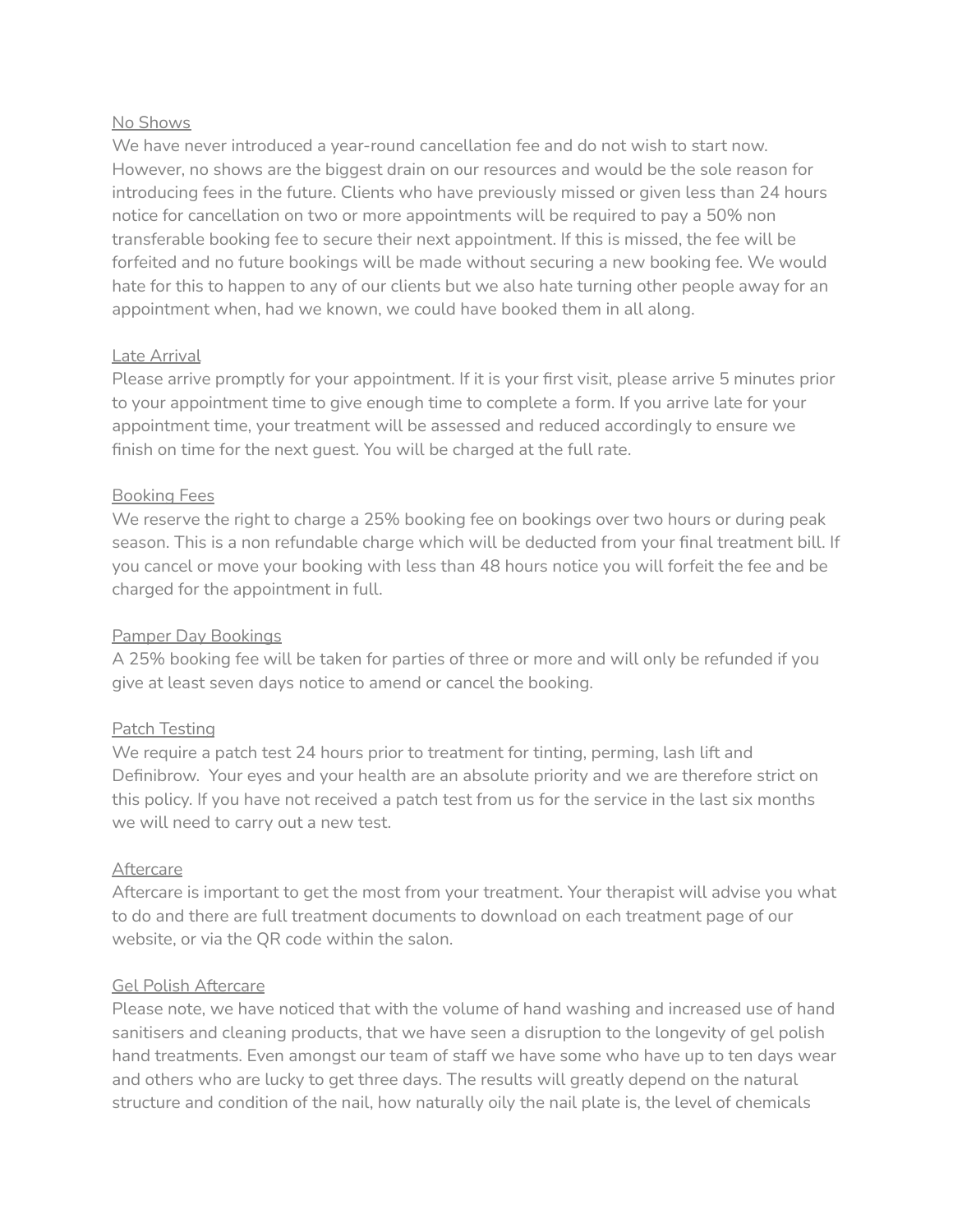used, the amount of hand washes they experience in a typical day and so on. Please bear this in mind when planning your manicure for a special occasion. We cannot guarantee the longevity of a gel polish on hands, but you can help it last longer by massaging a nail oil in daily.

## Age Restrictions

We are unable to offer lash lifting, tinting or intimate waxing to anyone under 16. We are unable to offer gel polish services to anybody under aged 14.

For those who are aged between 14 and 16 and require a gel polish treatment, a parent is required to attend the appointment to sign a form and remain in the treatment room throughout the treatment.

For any customer under the age of eighteen, we require a parent to attend the appointment to sign a form and remain on the premises during the first appointment of each new treatment to give full consent

### Child Policy

We understand balancing childcare can be tricky but ask that you fully respect our other guests and refrain from bringing children without prior permission from management. If you do need to bring your child with you, management will ensure your appointment does not coincide with services that could lead to a disruption for other guests.

## Right to Refuse Service

The management reserve the right to refuse service to anyone who has:

- Created a safety issue in or within close proximity of our premises
- Shown threatening or rude behaviour to our staff or customers
- Regularly cancelled last minute or not shown at all
- An unpaid bill or cancellation fee owed

- Has a medical condition which contra-indicates the treatment. Your health is a priority to us We will never discriminate on the grounds of a persons race, religion, sex or other protected characteristics.

# Complaints Procedure

Our aim is to provide professional, quality treatments, always and we strive to achieve this. If for any reason you are dissatisfied, please contact us immediately at the salon or within 48 hours of your treatment. We will need to see you in person or receive a photograph of the problem in order to address the situation fairly. All complaints are logged, recorded and analysed to make sure things are put right wherever needed and we learn from your feedback. Complaints are rare but we take them seriously.

### Staff Absence

In the unfortunate event that your therapist is absent we endeavour to provide adequate cover. You will be given the choice to move your appointment to an alternative therapist at the closest